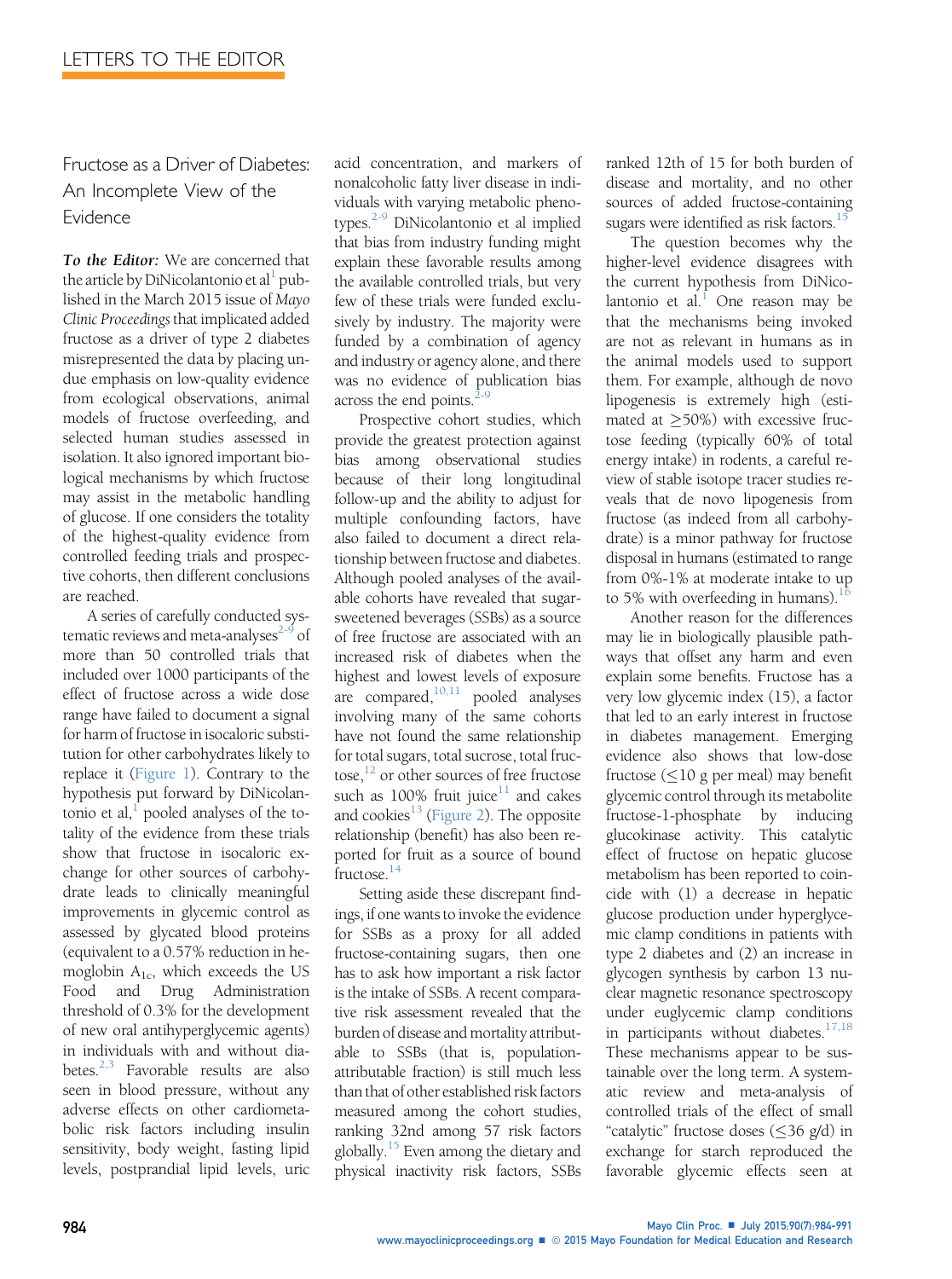<span id="page-1-0"></span>

| Cardiometabolic end point          |                | <b>Comparisons</b> | No. |                          | Standardized mean difference (SMD) with 95% CI                                      | $l^2$ |
|------------------------------------|----------------|--------------------|-----|--------------------------|-------------------------------------------------------------------------------------|-------|
| Body weight <sup>[4]</sup>         |                | 31                 | 637 | $-0.22$ $(-0.58, 0.13)$  |                                                                                     | 37%*  |
| Fasting lipids <sup>[5]</sup>      | LDL-C          | 26                 | 327 | $0.36 (-0.27, 0.50)$     |                                                                                     | 11%   |
|                                    | Apo-B          | 8                  | 176 | $-0.21 (-0.96, 0.43)$    |                                                                                     | 62%*  |
|                                    | Non-HDL-C      | 26                 | 457 | $0.09$ (-0.30, 0.47)     |                                                                                     | 92%*  |
|                                    | <b>TG</b>      | 49                 | 815 | $0.08 (-0.20, 0.36)$     |                                                                                     | 62%*  |
|                                    | HDL-C          | 27                 | 525 | $0.00 (-0.38, 0.38)$     |                                                                                     | 49%*  |
| Postprandial TG <sup>[6]</sup>     |                | 4                  | 290 | $0.14 (-0.02, 0.30)$     |                                                                                     | 54%*  |
| Glycemic control <sup>[3]</sup>    | <b>GBP</b>     | 9                  | 277 | $-0.28$ $(-0.45, -0.11)$ |                                                                                     | 56%*  |
|                                    | <b>FBG</b>     | 47                 | 881 | $-0.04 (-0.34, 0.26)$    |                                                                                     | 78%*  |
|                                    | <b>FBI</b>     | 34                 | 622 | $-0.25$ $(-0.60, 0.09)$  |                                                                                     | 70%*  |
| Insulin sensitivity <sup>[3]</sup> | Whole body     | 16                 | 265 | $-0.21 (-0.42, 0.01)$    |                                                                                     | 66%*  |
|                                    | Hepatic        | 3                  | 25  | $0.42 (-0.25, 1.09)$     |                                                                                     | 51%   |
|                                    | <b>HOMA-IR</b> | 39                 | 806 | $0.09$ ( $-0.03, 0.20$ ) |                                                                                     | 66%*  |
| Blood pressure <sup>[7]</sup>      | <b>SBP</b>     | 3                  | 352 | $-0.39$ $(-0.93, 0.16)$  |                                                                                     | 31%   |
|                                    | <b>DBP</b>     | 3                  | 352 | $-0.68$ $(-1.23, -0.14)$ |                                                                                     | 47%*  |
|                                    | MAP            | 3                  | 352 | $-0.64$ $(-1.19, -0.10)$ |                                                                                     | 97%*  |
| Uric acid <sup>[8]</sup>           |                | 8                  | 390 | $0.04 (-0.43, 0.50)$     |                                                                                     | 0%    |
| NAFLD <sup>[9]</sup>               | <b>IHCL</b>    | $\overline{4}$     | 95  | $-0.09$ $(-0.36, 0.18)$  |                                                                                     | 0%    |
|                                    | <b>ALT</b>     | 6                  | 164 | $0.07 (-0.73, 0.87)$     |                                                                                     | 0%    |
|                                    |                |                    |     |                          | $\mathcal{D}$<br>$\mathcal{R}$<br>$-4$ $-3$ $-2$ $-1$<br>$\Omega$<br>$\overline{4}$ |       |

A

## Hypercaloric addition trials

| Cardiometabolic end point          |                | <b>Comparisons</b> | No. | Standardized mean difference (SMD) with 95% CI |                                                             |      |
|------------------------------------|----------------|--------------------|-----|------------------------------------------------|-------------------------------------------------------------|------|
| Body weight <sup>[4]</sup>         |                | $ 0\rangle$        | 119 | 1.24(0.61, 1.85)                               |                                                             | 30%  |
| Fasting lipids <sup>[5]</sup>      | LDL-C          | $\overline{4}$     | 79  | $0.14 (-0.39, 1.57)$                           |                                                             | 77%* |
|                                    | Apo-B          | $\mathbf{2}$       | 48  | 2.00(0.55, 3.33)                               |                                                             | 0%   |
|                                    | Non-HDL-C      | $\mathbf{2}$       | 43  | $0.30$ (-1.11, 1.66)                           |                                                             | 93%* |
|                                    | <b>TG</b>      | $\,8\,$            | 125 | 1.20(0.51, 1.89)                               |                                                             | 66%* |
|                                    | HDL-C          | $\overline{4}$     | 79  | $-0.4$ $(-1.39, 0.57)$                         |                                                             | 0%   |
| Postprandial TG <sup>[6]</sup>     |                | $\overline{2}$     | 32  | 0.65(0.30, 1.01)                               |                                                             | 22%  |
| Glycemic control <sup>[3]</sup>    | <b>GBP</b>     | $\mathbf{2}$       | 31  | $-0.33$ $(-0.62, -0.04)$                       |                                                             | 0%   |
|                                    | <b>FBG</b>     | $\,8\,$            | 98  | 1.25(0.59, 1.98)                               |                                                             | 59%* |
|                                    | <b>FBI</b>     | 8                  | 98  | $0.50 (-0.19, 1.19)$                           |                                                             | 41%  |
| Insulin sensitivity <sup>[3]</sup> | Whole body     | $\overline{7}$     | 74  | 0.25(0.12, 0.39)                               |                                                             | 0%   |
|                                    | Hepatic        | $\mathsf 3$        | 31  | 0.38(0.01, 0.75)                               |                                                             | 0%   |
|                                    | <b>HOMA-IR</b> | 9                  | 113 | $0.26 (-0.01, 0.52)$                           |                                                             | 77%* |
| Blood pressure <sup>[7]</sup>      | MAP            | $\overline{2}$     | 24  | $-0.76$ $(-2.15, 0.62)$                        |                                                             | 24%  |
| Uric acid <sup>[8]</sup>           |                | $\overline{3}$     | 35  | $2.26$ (1.13, 3.39)                            |                                                             | 0%   |
| NAFLD <sup>[9]</sup>               | <b>IHCL</b>    | 5                  | 60  | 0.45(0.18, 0.72)                               |                                                             | 51%  |
|                                    | ALT            | $\overline{4}$     | 59  | 0.99(0.01, 1.97)                               |                                                             | 28%  |
|                                    |                |                    |     |                                                |                                                             |      |
|                                    |                |                    |     |                                                | $-4$ $-3$ $-2$ $-1$<br>$\Omega$<br>$\mathcal{D}$<br>Benefit |      |
|                                    |                |                    |     |                                                | Harm                                                        |      |
|                                    |                |                    |     |                                                |                                                             |      |

Figure caption on next page.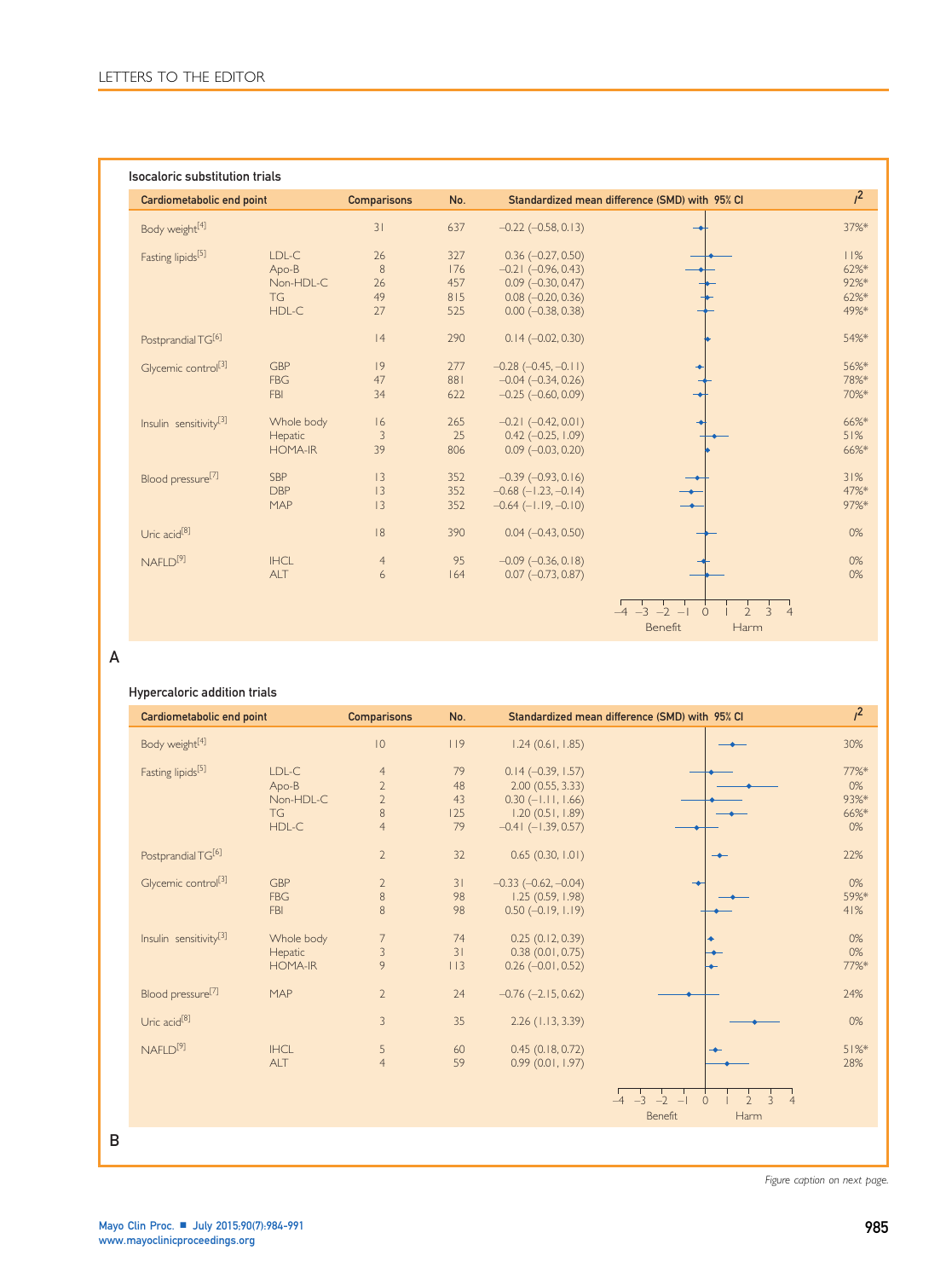<span id="page-2-0"></span>FIGURE 1. Forest plots of summary estimates from recent meta-analyses of the effect of fructose interventions on cardiometabolic risk factors in controlled dietary trials. The meta-analyses were grouped on the basis of the control of calories in the trial comparisons: A-isocaloric substitution trials, in which fructose was exchanged for other carbohydrate sources under energy-matched conditions; and B-hypercaloric addition trials, in which excess calories from fructose were added to a diet compared with the same diet without the excess calories. Summary estimates (diamonds) were derived from pooled trial-level data. The data for glycemic control and insulin sensitivity in individuals with and without diabetes were derived from an update by Cozma et al.<sup>[3](#page-3-0)</sup> To allow the summary estimates for each end point to be displayed on the same axis, mean differences were transformed to standardized mean differences (SMDs). Pseudo-95% CIs for each transformed SMD were derived directly from the original mean difference and 95% CI. The scales were also flipped for high-density lipoprotein cholesterol (HDL-C), whole-body insulin sensitivity, and hepatic insulin sensitivity so that the direction of the effect for benefit or harm was in the same direction as that for the other end points. Asterisks indicate significant interstudy heterogeneity as assessed by the Cochran Q statistic and quantified by the  $l^2$  statistic at a significance level of P<.10 (the higher significance level was chosen owing to the poor sensitivity of the test).  $ALT =$  alanine aminotransferase; Apo-B = apolipoprotein B; DBP = diastolic blood pressure; FBG = fasting blood glucose; FBI = fasting blood insulin; GBP = glycated blood proteins;  $HOMA-IR$  = homeostatic model assessment-insulin resistance;  $HCL$  = intrahepatocellular lipid;  $LDL-C$  = low-density lipoprotein cholesterol; MAP = mean arterial pressure; SBP = systolic blood pressure;  $TG =$  triglycerides.

higher doses, without any adverse effects on metabolic control over 1 to 52 weeks of follow-up.<sup>19</sup>

Harm from fructose, however, is seen under certain conditions. Dose thresholds for harm have been previously identified for the effect of fructose on fasting and postprandial lipid levels, $2,5$  Although these thresholds have not been reproduced in updated meta-analyses,<sup>[6](#page-3-0)</sup> individual trials of fructose feeding at very high doses  $(>100 \text{ g/d})$  have found increases in fasting and postprandial triglyceride levels in energy-matched comparisons with glucose.<sup>20</sup> The most consistent signal for harm remains restricted to hypercaloric addition trials, in which excess calories from pure fructose are added to a diet, compared with the same diet without these excess calories. Systematic reviews and metaanalyses of the available trials have found that fructose under these conditions leads to weight gain and increases in fasting and postprandial triglyceride levels, fasting glucose levels, whole-body and hepatic insulin resistance, uric acid concentrations, and markers of nonalcoholic fatty liver dis-ease<sup>3-9</sup> ([Figure 1](#page-1-0)). The inability of fructose to induce the same adverse effects in isocaloric substitution for other carbohydrates suggests that the main determinant of this observed harm is excess calories rather than any special

| <b>Source</b>                                                                                                                       | <b>Cohort</b>                              |                                                    |                                           | <b>Median</b>                   | comparisons Participants Cases follow-up Risk ratio (95% CI)                                           |                                                       | $l^2$                                         |
|-------------------------------------------------------------------------------------------------------------------------------------|--------------------------------------------|----------------------------------------------------|-------------------------------------------|---------------------------------|--------------------------------------------------------------------------------------------------------|-------------------------------------------------------|-----------------------------------------------|
| Foods                                                                                                                               |                                            |                                                    |                                           |                                 |                                                                                                        |                                                       |                                               |
| SSBs <sup>[10]</sup><br>SSBs (fruit drinks) <sup>[11]</sup><br>100% Fruit juice[11]<br>Cakes, cookies <sup>[13]</sup><br>Fruits[14] | 9<br>$\overline{4}$<br>$\overline{4}$<br>8 | 310,819<br>191,686<br>137.663<br>16.154<br>424.677 | 15,043<br>12,375<br>4906<br>778<br>22,995 | 10y<br>19y<br>10y<br>16y<br>11y | $1.26$ (1.12, 1.41)<br>$1.28$ (1.04, 1.59)<br>1.03(0.91, 1.18)<br>0.96(0.86, 1.07)<br>0.93(0.88, 0.99) |                                                       | 66%*<br>43%<br>6%<br>35%<br>0%                |
| <b>Sugars</b>                                                                                                                       |                                            |                                                    |                                           |                                 |                                                                                                        |                                                       |                                               |
| Total sugars <sup>[12]</sup><br>Total sucrose <sup>[12]</sup><br>Total fructose <sup>[12]</sup>                                     | 3<br>8<br>6                                | 134,822<br>213.838<br>129.478                      | 13,906<br>3829<br>3613                    | 12y<br>6 y<br>7y                | 0.88(0.74, 1.06)<br>0.89(0.80, 0.98)<br>1.04(0.84, 1.29)                                               | 0.5<br>$\Omega$<br>$\overline{.5}$<br>Benefit<br>Harm | 76%*<br>1%<br>71%<br>$\overline{\phantom{0}}$ |

FIGURE 2. Forest plots of summary estimates from recent meta-analyses of the relationship between different sources of sugars and incident type 2 diabetes in adults. Summary estimates (diamonds) were derived from pooled risk ratios for comparison of extreme quantiles (the highest level of exposure compared with the lowest level of exposure). The one exception was for cakes and cookies, which compared the highest level of exposure with the middle level of exposure, the reference exposure that was associated with the lowest risk. Data are expressed as risk ratios with 95% CIs. Asterisks indicate significant interstudy heterogeneity as assessed by the Cochran Q statistic and quantified by the  $l^2$  statistic at a significance level of  $P<10$  (the higher significance level was chosen owing to the poor sensitivity of the test).  $SSBs = sugar-sweetened$  beverages.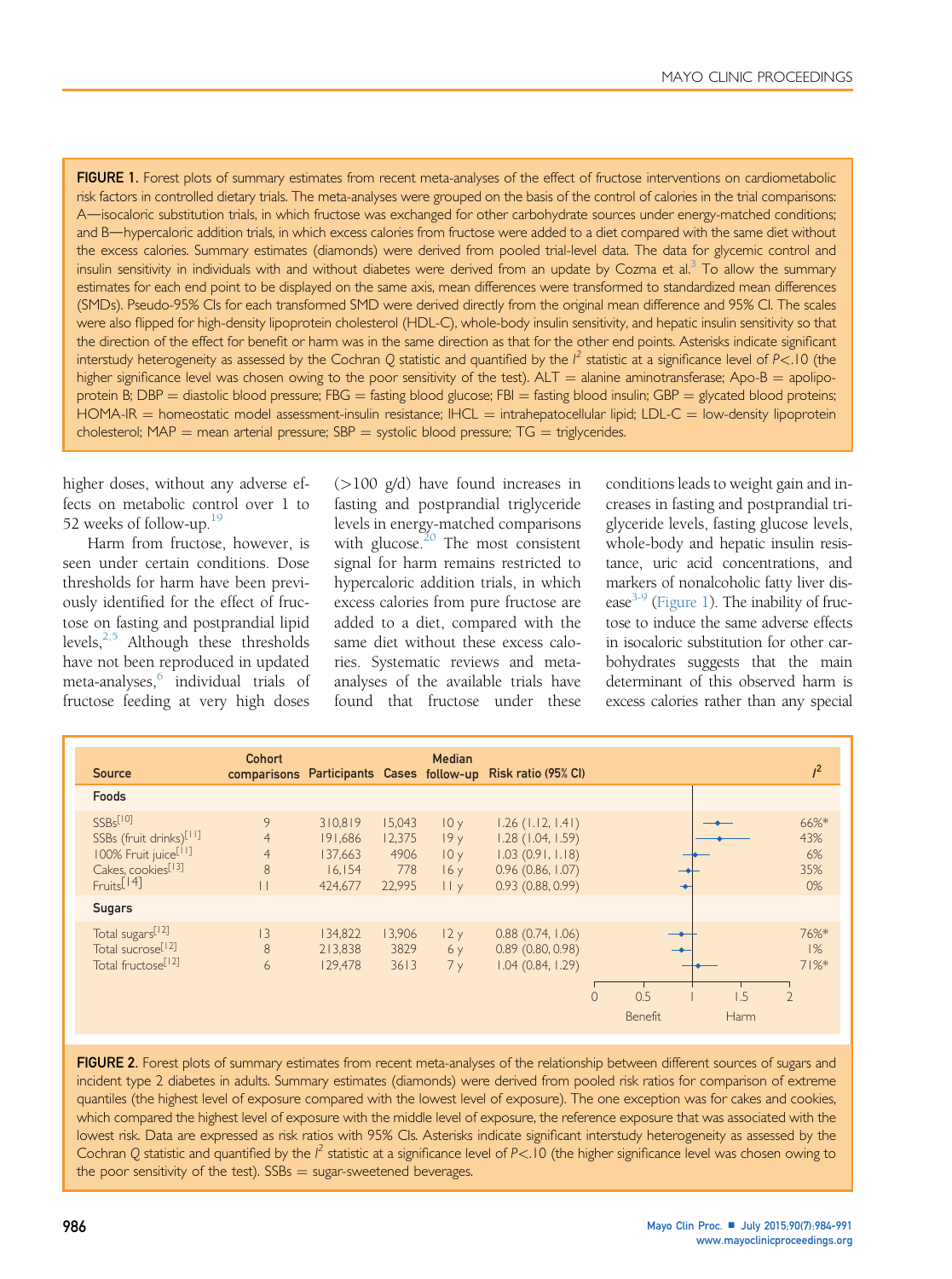<span id="page-3-0"></span>metabolic or endocrine responses to the fructose. Any adverse effects observed under conditions of overfeeding appear to be no more mediated by fructose than by other sources of carbohydrate used to replace it. That these adverse effects appear to be reversible by exercise also suggests that they may not be generalizable to all individuals.<sup>[20](#page-4-0)</sup>

In conclusion, efforts to identify the factors that contribute to the development of type 2 diabetes remain an important goal. These efforts, however, must be conducted using systematic evidence-based approaches that protect against important sources of bias that include confounding from energy. In the case of fructose, the totality of the highest-level evidence from the systematic reviews and meta-analyses of controlled trials and prospective cohort studies fails to implicate fructose as an independent driver of type 2 diabetes.

### John L. Sievenpiper, MD, PhD, FRCPC

University of Toronto St. Michael's Hospital Toronto, Ontario, Canada

#### Luc Tappy, MD

University of Lausanne Lausanne, Switzerland

#### Fred Brouns, PhD

Maastricht University Maastricht, The Netherlands

Grant Support: This work was supported in part by a PSI Foundation Graham Farquharson Knowledge Translation Fellowship (J.L.S.), the Canadian Institutes of Health Research Knowledge Synthesis Program (funding reference number 102078) and Programmatic Grants in Food and Health (funding reference number 129920) through the Canada-wide Human Nutrition Trialists' Network, and grant [32003B\\_](https://www.mysnf.ch/grants/grant.aspx?id=b54dca55-4e0f-4a3f-9833-a6ac5defb9f0) [156167](https://www.mysnf.ch/grants/grant.aspx?id=b54dca55-4e0f-4a3f-9833-a6ac5defb9f0) from the Swiss National Foundation for Science (L.T.). The sponsors did not have any role in the study design; collection, analysis, and interpretation of data; writing of the manuscript; and decision to submit for publication.

Potential Competing Interests: Dr Sievenpiper has received research support from the Canadian Institutes of Health Research, Calorie Control Council, American Society of Nutrition (ASN), Coca-Cola Company (investigator initiated, unrestricted), Dr Pepper Snapple Group (investigator initiated, unrestricted), Pulse Canada, and International Tree Nut Council Nutrition Research & Education Foundation; has received reimbursement of travel expenses, speaker's fees, and/or honoraria from the American Heart Association, American College of Physicians, ASN, National Institute of Diabetes and Digestive and Kidney Diseases, Canadian Diabetes Association (CDA), Canadian Nutrition Society, University of South Carolina, University of Alabama at Birmingham, Oldways Preservation Trust, Nutrition Foundation of Italy, Calorie Control Council, Diabetes and Nutrition Study Group (DNSG) of the European Association for the Study of Diabetes (EASD), International Life Sciences Institute (ILSI) North America, ILSI Brazil, Abbott Laboratories, Pulse Canada, Canadian Sugar Institute, Dr Pepper Snapple Group, Coca-Cola Company, Corn Refiners Association, World Sugar Research Organisation, Dairy Farmers of Canada, Società Italiana di Nutrizione Umana, C3 Collaborating for Health White Wave Foods, Rippe Lifestyle, and mdBriefcase; has ad hoc consulting arrangements with Winston & Strawn LLP, Perkins Coie LLP, and Tate & Lyle; is on the Clinical Practice Guidelines Expert Committee for Nutrition Therapy of the CDA, Canadian Cardiovascular Society, and EASD and on an ASN writing panel for a scientific statement on sugars; is a member of the International Carbohydrate Quality Consortium and board member of the DNSG of the EASD; serves as an unpaid scientific advisor for ILSI North America Food, Nutrition, and Safety Program and Committee on Carbohydrates; and is married to an employee of Unilever Canada.

Dr Tappy has received research support from the Swiss National Science Foundation, Swiss Federal Office of Sport, Nestlé SA, Ajinomoto Co, Inc, and C3 Collaborating for Health.

Dr Brouns has received research support, reimbursement of travel expenses, speaker's fees, conference registration wavers, and/or honoraria from Top Institute Food and Nutrition, European Commission Framework Programme research programs, Netherlands Organisation for Scientific Research, DNSG of the EASD, Dutch Academy of Nutritional Sciences, ILSI North America, ILSI Europe, ILSI Southeast Asia Region, German Institute of Human Nutrition, IDACE, International Fruit Juice Union, New York Academy of Sciences, Vahouny Fiber Conference Organization, Laval University, American College of Sports Medicine, European College of Sport Science, International Olympic Committee, Spanish Olympic Committee, British Olympic Committee, Netherlands Olympic Committee/Netherlands Sports Confederations, French National Institute for Agricultural Research, NutrEvent, Health Information Exchange, Foundation for International Education, Institute of Food Technologists, Cargill, Inc, Cerestar Ltd, Novartis Medical Nutrition, Sandoz Nutrition, Wander Dietetics, FrieslandCampina, Nestlé SA, Institute of Sport Sciences Magglingen,

Institute for Cereal Research, International Association for Cereal Science and Technology, Whole Grain Council, Coca-Cola Company, European Fruit Juice Association, Stern-Wywiol Gruppe GmbH & Co KG, PURAC Biochem BV, FEVIA, Kellogg Company, Arla Foods, Unilever, Masterfoods, Sensus BV, General Mills, Jumbo Supermarkten, Puratos Group, Koopmans, DSM Food Specialties, Dutch Bakery Centre, International Association of Plant Bakers, Tate & Lyle, Dutch Sugar Foundation, Kraft Foods Group, Inc, Central Soya Co, Inc, TNO Nutrition and Food Research Institute, NIZO Food Research BV, University of Applied Sciences at Groningen, Amsterdam, Rotterdam, Leiden, Delft, Leeuwarden, den Bosch, Den Haag, Delft, and Nijmegen, University of Leuven, Health Grain Europe, HEALTHGRAIN FORUM, Netherlands Ministry of Health, Welfare and Sport, Bridge2Food, Danone SA, Nutricia, Scelta Institute, Kokkerelli Kids University for Cooking, Syntens, LIOF, European Technology Platform, and European Food Information Council; has organized a number of national and international conferences and workshops cofunded by numerous industries and nongovernmental organizations; has served on various expert panels and boards of research organizations, nongovernmental organizations, and industries; and established a consultancy firm, Brouns Health Food Consulting, in January 2015.

- 1. DiNicolantonio JJ, O'Keefe JH, Lucan SC. Added fructose: a principal driver of type 2 diabetes mellitus and its consequences. Mayo Clin Proc. 2015; 90(3):372-381.
- 2. Livesey G, Taylor R. Fructose consumption and consequences for glycation, plasma triacylglycerol, and body weight: meta-analyses and metaregression models of intervention studies. Am J Clin Nutr. 2008;88(5):1419-1437.
- 3. Cozma AI, Sievenpiper JL, de Souza RJ, et al. Effect of fructose on glycemic control in diabetes: a systematic review and meta-analysis of controlled feeding trials. Diabetes Care. 2012;35(7):1611-1620.
- 4. Sievenpiper JL, de Souza RJ, Mirrahimi A, et al. Effect of fructose on body weight in controlled feeding trials: a systematic review and metaanalysis. Ann Intern Med. 2012;156(4):291-304.
- 5. Sievenpiper JL, Carleton AJ, Chatha S, et al. Heterogeneous effects of fructose on blood lipids in individuals with type 2 diabetes: systematic review and meta-analysis of experimental trials in humans. Diabetes Care. 2009;32(10):1930-1937.
- 6. Wang DD, Sievenpiper JL, de Souza RJ, et al. Effect of fructose on postprandial triglycerides: a systematic review and meta-analysis of controlled feeding trials. Atherosclerosis. 2014;232(1):125-133.
- 7. Ha V, Sievenpiper JL, de Souza RJ, et al. Effect of fructose on blood pressure: a systematic review and meta-analysis of controlled feeding trials. Hypertension. 2012;59(4):787-795.
- 8. Wang DD, Sievenpiper JL, de Souza RJ, et al. The effects of fructose intake on serum uric acid vary among controlled dietary trials. J Nutr. 2012;142(5):916-923.
- 9. Chiu S, Sievenpiper JL, de Souza RJ, et al. Effect of fructose on markers of non-alcoholic fatty liver